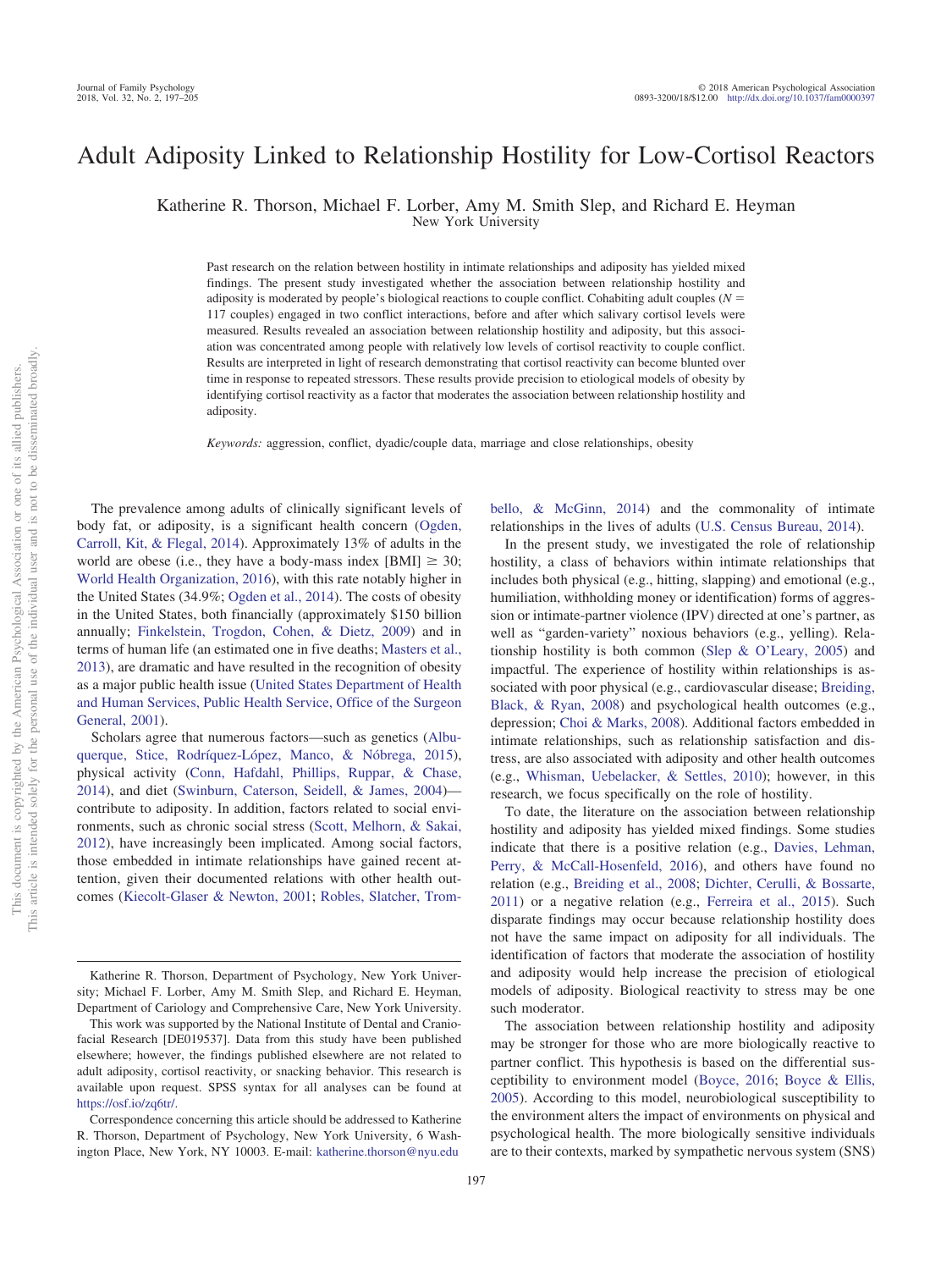or hypothalamic–pituitary–adrenal (HPA) reactivity to stressors, the more they are thought to be influenced by those environments. For individuals who are more sensitive or reactive to their contexts, supportive environments are thought to lead to positive outcomes, whereas adverse environments yield negative ones. Environmental factors are thought to have less impact on individuals who are less biologically stress-reactive. Although most research on this phenomenon has been conducted in children (for a review, see [Boyce, 2016\)](#page-6-1), adult research has also begun to yield supportive findings. For example, [Lorber, Erlanger, and Slep](#page-7-8) [\(2013\)](#page-7-8) found that men's IPV more strongly predicted women's affective functioning and alcohol problems in those women with greater cardiovascular reactivity to laboratory stressors.

If relationship hostility negatively affects the adiposity of those who are most biologically reactive to couple conflict, what mechanisms might be involved? One likely mediator is eating behavior—in particular, high-calorie snacking. Experiencing hostility within one's relationship can increase perceived stress, anger, and depression [\(Lorber et al., 2013;](#page-7-8) [Vaeth, Ramisetty-Mikler, & Caetano,](#page-8-10) [2010\)](#page-8-10), and such negative affect and associated physiological changes, such as elevations in cortisol, may in turn cause increases in eating in an attempt to downregulate that negative affect [\(Epel,](#page-7-9) [Lapidus, McEwen, & Brownell, 2001;](#page-7-9) [Groesz et al., 2012\)](#page-7-10). An increase in emotional eating is especially problematic for weight gain because it is often marked by an increase in the consumption of snacks (vs. meals) and comfort foods: those high in calories, fat, and/or sugar [\(Epel et al., 2001;](#page-7-9) [Oliver & Wardle, 1999\)](#page-8-11). Therefore, there is reason to suspect that people who react strongly to couple conflict also exhibit increases in high-calorie snacking. In addition, because snacking is more likely than planned meals to be influenced by stress [\(Cleobury & Tapper, 2014;](#page-7-11) [Oliver & Wardle,](#page-8-11) [1999\)](#page-8-11), relationship hostility is more likely to impact obesity through snacking behavior than through food consumption during meals. To our knowledge, dietary behaviors have not yet been studied as mechanisms linking relationship hostility to adiposity.

#### **The Present Research**

We aimed to clarify the relation between relationship hostility and adiposity by extending previous research in three fundamental ways. First, in the search for factors that amplify or attenuate the relationship hostility–adiposity relation, we examined how it might be moderated by people's biological reactions to couple conflict. Specifically, we were interested in biological reactions that occur when people perceive events as negative or stressful; the type of responding one might expect after an interpersonal stressor, such as couple conflict. To capture this type of biological sensitivity, we measured cortisol, a glucocorticoid product of HPA-axis activation that helps the body mobilize energy to cope with stressors [\(Kovacs](#page-7-12) [& Ojeda, 2012\)](#page-7-12). Changes in cortisol are often observed in response to situations that are perceived as stressful and that elicit negative affect and social threat [\(Lovallo & Thomas, 2000\)](#page-8-12). Hundreds of studies have demonstrated acute changes in cortisol from exposure to short-term social stressors [\(Dickerson & Kemeny, 2004\)](#page-7-13). Second, we tested a possible mediator of the association between relationship hostility and adiposity by examining eating behavior likely to lead to weight gain, specifically, high-calorie, nonnutrient-dense snacking. Finally, we explored the moderating role of gender, extending

the vast majority of research in this domain, which has studied samples of women only.

We studied a community sample of cohabiting couples to test the hypotheses that relationship hostility is positively associated with adiposity (Hypothesis 1) and that this association is mediated by high-calorie, nonnutrient-dense snacking (i.e., obesogenic snacking; Hypothesis 2). We further hypothesized that the relationship hostility–adiposity association would be moderated by biological reactivity to couple conflict, as measured by a marker of HPA-axis reactivity, salivary cortisol (Hypothesis 3). In addition to the moderational and mediational hypotheses, we tested the hypothesis that the indirect effect of relationship hostility on adiposity by way of obesogenic snacking would be moderated by cortisol reactivity (i.e., moderated mediation; Hypothesis 4). We explored gender differences in all of these associations.

## **Method**

#### **Participants**

Participants were 117 heterosexual married couples (men's average age  $= 44.25$  years,  $SD = 4.93$ ; women's average age  $=$ 42.81 years,  $SD = 4.59$ ) living in the suburbs of a large city in northeastern United States. Women and men identified themselves, respectively, as White (96.2%, 94.6%), Black (2.8%, 2.7%), Asian (.90%, .90%), and multiracial (0%, 1.8%); 5.3% of women and 2.6% of men indicated they were Latino of any race. Their median family income was \$110,000. According to 2010 United States Census data for the participants' county of residence, 80.8% of the population was White, 7.4% Black, 3.4% Asian, and 16.5% Latino of any race; median family income was \$87,187.

The couples in this study participated in an earlier study, for which they were recruited by telephone using random-digit dialing of landline phones. A sampling firm provided an oversample of high-minority represented areas. To be included in the original study, couples must have been married or living together for at least a year, with both partners able to read and speak English. One member of the couple needed to be a biological parent to a child in the 4- to 8-year-old range who was living with the parent. The original sample of 399 couples was invited via mail and telephone to participate in the present study. Couples in the present study comprised 29% of the original sample and did not significantly differ from the rest of the sample on demographic and family functioning measures (reported in [Lorber et al., 2014\)](#page-7-14). All couples who indicated an interest participated in the study.

#### **Procedure**

Couples came to the laboratory for a 2.5-hr session, starting between 8:00 a.m. and 8:00 p.m., with all procedures approved by the Institutional Review Boards at New York University and Stony Brook University. After providing consent, participants completed health questionnaires in separate rooms from their partners to ensure anonymity. Following the questionnaires, participants engaged in two video-recorded conflict interactions (described in detail below). Family aggression and other questionnaires (e.g., on diet) were completed in separate rooms after the conflict interactions. Finally, participants' weight and height were measured. Participants completed additional procedures that were not the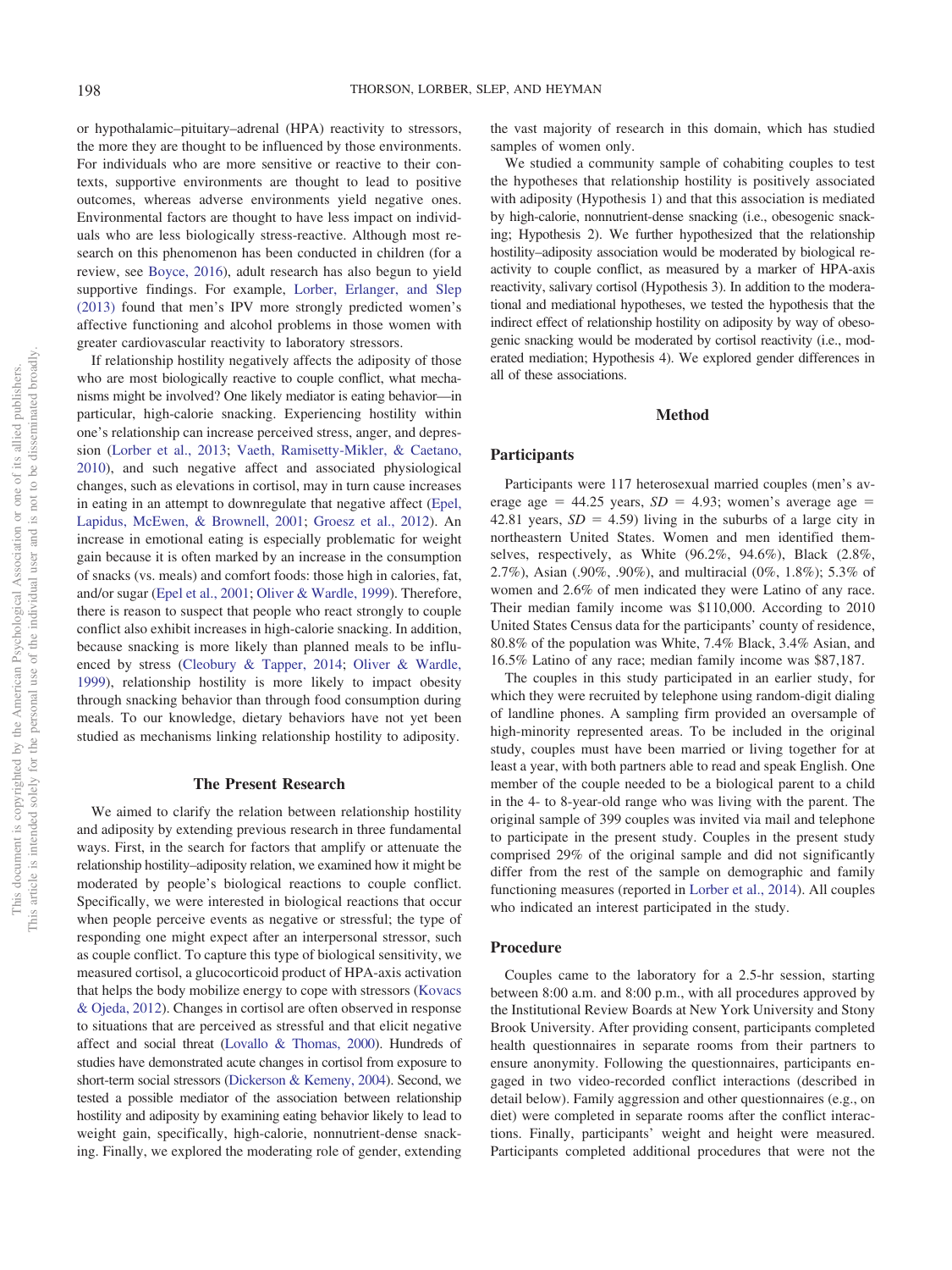focus of the present paper, and, thus, they were not reported any further here. Couples were compensated \$150 for their participation.

#### **Measures**

**Adiposity.** Participants' BMI was computed from height and weight measured during the laboratory session. Participants were asked to remove their shoes and heavy clothing before measurements were taken. BMI was calculated by dividing weight (in kilograms) by the squared value of height (in meters). Although BMI is an imperfect measure of adiposity because it does not discriminate between body fat and excess muscle or lean body mass, it is highly correlated with more direct measures of adiposity [\(Strain & Zumoff, 1992\)](#page-8-13) and less expensive and invasive than other measures to obtain. For reference, 40.2% of the men and 30.8% of women in the present sample had BMIs exceeding 30, the most common threshold for obesity; these rates are fairly comparable to the prevalence of obesity among American adults [\(Ogden et al., 2014\)](#page-8-0).

**Obesogenic snacking.** To assess obesogenic snacking (i.e., snacking habits that are typically associated with weight gain), participants were asked to indicate the frequency with which they snacked between meals  $(0 = never; 1 = rarely; 2 = sometimes;$  $3 = often; 4 = always$  and to list up to three of their regular snacks. A trained research assistant then coded the snacks for their potential to lead to weight gain, placing foods into one of five categories, with higher numbers reflecting a greater potential to lead to weight gain:  $1 = low-calorie$ , nutrient-dense (e.g., vegetables and fruits);  $2 = low-calorie$ , *nonnutrient-dense* (e.g., rice cakes and pretzels);  $3 = medium\text{-}calorie$ , *nutrient-dense* (e.g., lowfat or nonfat yogurt and oatmeal);  $4 = high-calorie$ , nutrient-dense (e.g., peanuts, meat, and fish); 5 - *high-calorie, nonnutrient-dense* (e.g., cookies and white bread). Nutrient-dense foods at the same calorie level are less likely to lead to weight gain than those that are denser in nonnutrients because they are more filling, thus, less likely to be followed by hunger and the consumption of additional food (see [Weigle et al., 2005\)](#page-8-14). A second trained research assistant coded 27% of snack entries using the same method, and interrater agreement was excellent (92%;  $\kappa = .90$ ). Entries were excluded from further analysis if there was not enough information for categorization (5.6% of total snacks listed). Using the categorizations provided by the first research assistant, we computed an average score for each participant, reflecting the potential of their regular snacks to lead to weight gain. We then multiplied this average by the frequency with which participants reported snacking to compute a measure of obesogenic snacking.

#### **Relationship hostility.**

*Emotional aggression and physical aggression.* Participants completed the Partner Emotional Aggression (e.g., humiliation, withholding money or identification; nine items) and Physical Aggression (e.g., grabbing, hitting, kicking; 14 items) subscales of the Family Maltreatment Measure (FM; [Foran, Slep, & Heyman,](#page-7-15) [2011\)](#page-7-15). Participants rated the frequency of their perpetration of aggressive actions toward their partners, as well as their victimization (physical aggression only) by their partners' actions, on a 6-point scale ranging from  $0 = never$  to  $5 = more$  *than 10 times in the last 12 months*. We calculated average physical and emotional aggression scores for analysis using each participant's maximum perpetration of (self-reported) and victimization by (partnerreported) physical aggression and victimization by emotional aggression. The associations (Spearman's  $\rho$ ) between participants' self-reported perpetration scores and partner-reported victimization scores were .49 for male and .53 for female physical aggression, *p*s .001.

FM items [\(Foran et al., 2011\)](#page-7-15) are built to range from less to more extremely aggressive tactics, rather than sampling the aggression construct with a number of related items. Individuals who exhibit less extreme forms of aggression (e.g., slapping, insulting or swearing at) most often do not exhibit more extreme forms of aggression (e.g., choking, withholding money or identification), although such behaviors clearly all fall within the domains of physical and emotional aggression, respectively. Thus, Cronbach's  $\alpha$  is not reported per [Shortt, Capaldi, Kim, and Owen \(2006\).](#page-8-15)

*Observed hostility.* Before the two 7-min conflict interactions, couples identified areas of conflict in their relationships on a questionnaire that listed common areas of relationship conflict. They were also allowed to write in topics of conflict. Participants indicated whether they had raised each issue with their partners in the past year. For each item that had been raised, they rated the importance of their partner making the indicated changes (using a 6-point scale ranging from  $1 = not important$  to  $6 = very import$ *tant*). For each partner, research assistants then identified the topic with the highest importance rating that had been discussed in the past year, selecting randomly among ties, if necessary. Once a topic had been identified for each partner, participants were instructed to discuss each conflict for 7 min as if they had been in their homes. The order of the discussions involving femaleidentified and male-identified topics was counterbalanced.

Research assistants blind to the study hypotheses coded the two conflict interactions for observed hostility (e.g., angry affect, criticism, and combativeness) using the Rapid Marital Interaction Coding System (RMICS; [Heyman, 2004\)](#page-7-16). In over 20 studies, this coding system has been shown to have discriminative, convergent, predictive, and construct validity (see [Heyman, 2004](#page-7-16) for a review). Hostility and 10 other behaviors that were not a present focus were coded as present/absent at each speaker turn. A randomly selected 25% of the interactions were coded by a master rater, and interrater agreement between the master rater and second coder across all 11 codes was good (95%;  $\kappa = .61$ ). We calculated hostility scores as the percentage of each person's speaker turns that were scored with the hostility code and then averaged across the two interactions, Spearman  $\rho = .29$  ( $p = .002$ ) for male and .23 ( $p = .017$ ) for female hostility.

*Composite for analysis.* We standardized participants' scores on the emotional aggression, physical aggression, and observed hostility measures and computed the average of the three scores to obtain a measure of hostility that reflected the overall degree to which partner-directed hostility existed within each relationship  $(\alpha = .73)$ . We created this couple-level hostility measure because we anticipated that relationship hostility would be distressing to couples, regardless of who perpetrated it (see [Williams & Frieze,](#page-8-16) [2005\)](#page-8-16). Furthermore, relationship hostility is a highly dyadic phenomenon (i.e., perpetration and victimization are highly correlated; [Capaldi & Crosby, 1997;](#page-7-17) [Lorber & O'Leary, 2012\)](#page-7-18) and, in our data, the composite measures of hostility were highly correlated within couples,  $r(117) = .73$ ,  $p < .001$ .

**HPA reactivity.** Each participant provided two saliva samples for a measure of cortisol reactivity to the conflict interactions. The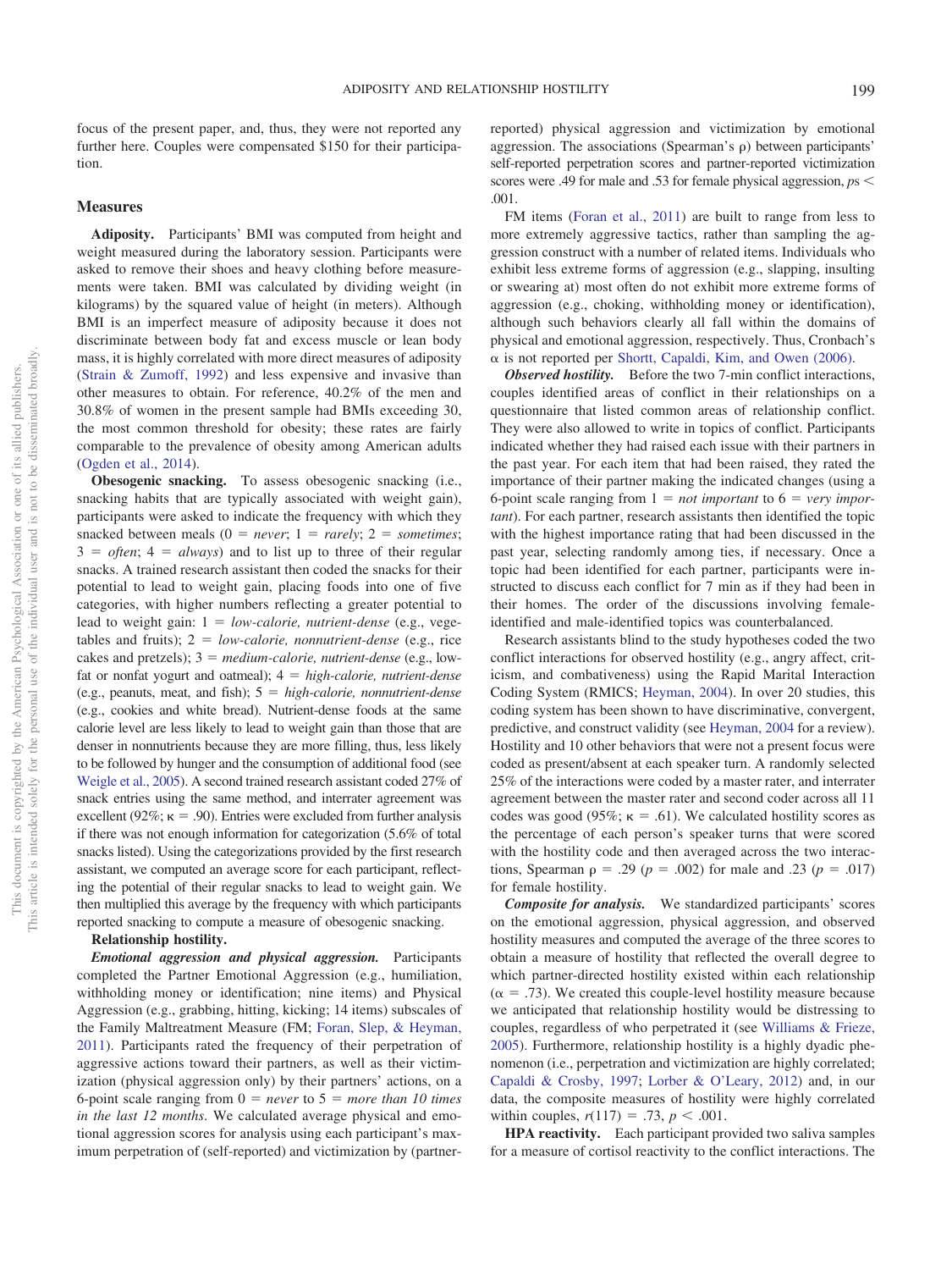baseline sample was taken after participants had given informed consent and completed a brief questionnaire (approximately 30 min after arrival at the lab) and prior to the two conflict interactions. The second sample was taken, on average, 20.77 min (*SD* = 4.40) following the start of the first conflict interaction and, on average, 3.66 min  $(SD = 3.99)$  following the end of the second conflict interaction. A stimulated saliva/passive drool methodology was used in which participants were first instructed to chew on a piece of Parafilm M(R) Bemis Company, Wisconsin. After 3 min, participants tilted their heads forward and passively drooled into 50-ml collection tubes. Up to 5 ml of the saliva was then pipetted into a storage tube that was immediately placed on ice and transferred to a  $-70$  °C freezer where it remained until it was shipped on dry ice to an external laboratory (the Behavioral Immunology and Endocrinology Laboratory of the University of Colorado at Denver Health Sciences Center) for assay using Salimetrics (State College, PA) enzyme immunoassay kits for cortisol  $(\mu g/dl)$  analysis. The intraassay coefficient of variance was less than 5%, and the interassay coefficient of variance was less than 10%. We treated four participants' cortisol levels as missing because their levels at one or both time points were more than 4 *SD*s from the sample *M* (see [Diamond, Hicks, & Otter-Henderson,](#page-7-19) [2008\)](#page-7-19).

To ensure a representative sample of adults from a community population, we did not exclude participants on the basis of physical or psychological health conditions, as is sometimes done when measuring cortisol (see [Dickerson, 2011\)](#page-7-20). Instead, we obtained extensive self-reports from participants regarding variables that may impact HPA activity (see [Granger, Johnson, Szanton, Out, &](#page-7-21) [Schumann, 2012\)](#page-7-21), namely age [\(Otte et al., 2005\)](#page-8-17), current illness [\(Dickerson, 2011\)](#page-7-20), food consumption (over the past 2 hours, 4 hours, and earlier that day; [Holl, Fehm, Voigt, & Teller, 1984\)](#page-7-22), medications taken (in the past 2 hours, earlier that day, yesterday, and over the past week; [Granger, Hibel, Fortunato, & Kapelewski,](#page-7-23) [2009\)](#page-7-23), and days since last menstrual period (for premenopausal women only; [Kirschbaum, Kudielka, Gaab, Schommer, & Hell](#page-7-24)[hammer, 1999\)](#page-7-24).

We then coded food and medications for their potential impact on cortisol levels and summed the impact of individual items to obtain quantitative measures of the degree to which participants' food and medications were likely to impact cortisol. To accomplish this, we conducted a literature review to determine the influence of foods and medications on cortisol. We coded for the impact of food on cortisol as 0 (*no effect or cannot be sure due to conflicting results or lack of research*; e.g., vegetables), .5 (*very small excitatory effect*; e.g., cheese), 1 (*small excitatory effect*; e.g., grains), 2 (*medium excitatory effect*; e.g., eggs), or 3 (*large excitatory effect*; e.g., meat). Medications were coded as  $-1$  (*inhibitory effect*), 0 (*no effect or cannot be sure due to conflicting results or lack of research*), or 1 (*excitatory effect*). For example, for their effects on cortisol, corticosteroids were coded as  $-1$ , proton pump inhibitors as 0, and serotonin reuptake inhibitors as 1.

Next, we conducted individual regression analyses predicting baseline and postconflict cortisol levels from the variables listed above, along with time of day and a quadratic term for time of day, given diurnal variations in cortisol [\(Dickerson & Kemeny, 2004\)](#page-7-13). Time of day, food eaten in the past 4 hours, food eaten earlier that day, and days since last menstruation had significant impacts on baseline cortisol, postconflict cortisol, or both (see [Table 1](#page-3-0) for

<span id="page-3-0"></span>Table 1 *Correlations Between Cortisol Measurements and Variables*

*Used for Cortisol Residuals*

| Variable                          |           | Baseline cortisol Postconflict cortisol |
|-----------------------------------|-----------|-----------------------------------------|
| 1. Linear term for time of day    | $-.40**$  | $-.31***$                               |
| 2. Quadratic term for time of day | $-.41***$ | $-31***$                                |
| 3. Food eaten in the past 4 hours | $.17*$    | $.16*$                                  |
| 4. Food eaten earlier that day    | $-.11$    | $.13^{\dagger}$                         |
| 5. Days since last menstruation   | $-.30*$   | $-.05$                                  |
|                                   |           |                                         |

 $\frac{p}{p}$  < .10.  $\frac{p}{p}$  < .05.  $\frac{p}{p}$  < .001.

correlations between these variables and cortisol measurements). Given these results, we regressed cortisol slopes (postconflict levels minus baseline levels divided by the amount of time elapsed between measurements) on these variables. We then saved the residuals for use as the reactivity variables for analysis. All results are consistent when we used (a) residuals from a model in which baseline and postconflict cortisol levels were predicted only from a linear term for time of day, (b) residuals from a model in which we regressed cortisol difference scores (instead of slopes) on the influential variables, and (c) residuals from a model in which we regressed postconflict cortisol on the influential variables and baseline cortisol.

#### **Analytic Framework**

Because participants were nested within couples, all analyses were conducted using generalized estimating equations (GEEs). GEEs are ideal for these analyses because they allow adjustment for nonindependence and are robust to violations of assumptions of normality [\(Wang, 2014\)](#page-8-18), such as those found in positively skewed hostile behaviors and BMI. The Level-1 predictors included obesogenic snacking, cortisol reactivity, and gender; the Level-2 predictor was relationship hostility.

Because all couples were heterosexual, we conducted models in which dyad members were treated as distinguishable by including the main effect of gender (coded as  $-1$  = female and  $1$  = male) and interactions between all fixed effects and gender [\(Kenny,](#page-7-25) [Kashy, & Cook, 2006\)](#page-7-25). Except for gender, all predictors were centered at their means. When exploring interactions with gender, in our simple-effects tests, we recoded the gender of interest to be 0 in the analysis so that other effects in the model referred to that gender (see [Aiken & West, 1991\)](#page-6-3). Observations that had missing values of the dependent variable were not used in estimating the covariance parameters. We specified an exchangeable working correlation matrix for the residuals. Rates of missing data were as follows: adiposity (2.6%), relationship hostility (0%), obesogenic snacking  $(1.3\%)$ , and cortisol reactivity  $(17.1\%)$ .

#### **Results**

Descriptive statistics for the study variables are reported in [Table 2.](#page-4-0)

## **Adiposity in Relation to Relationship Hostility**

To test the association of adiposity with relationship hostility, we estimated a model in which BMI was regressed on relationship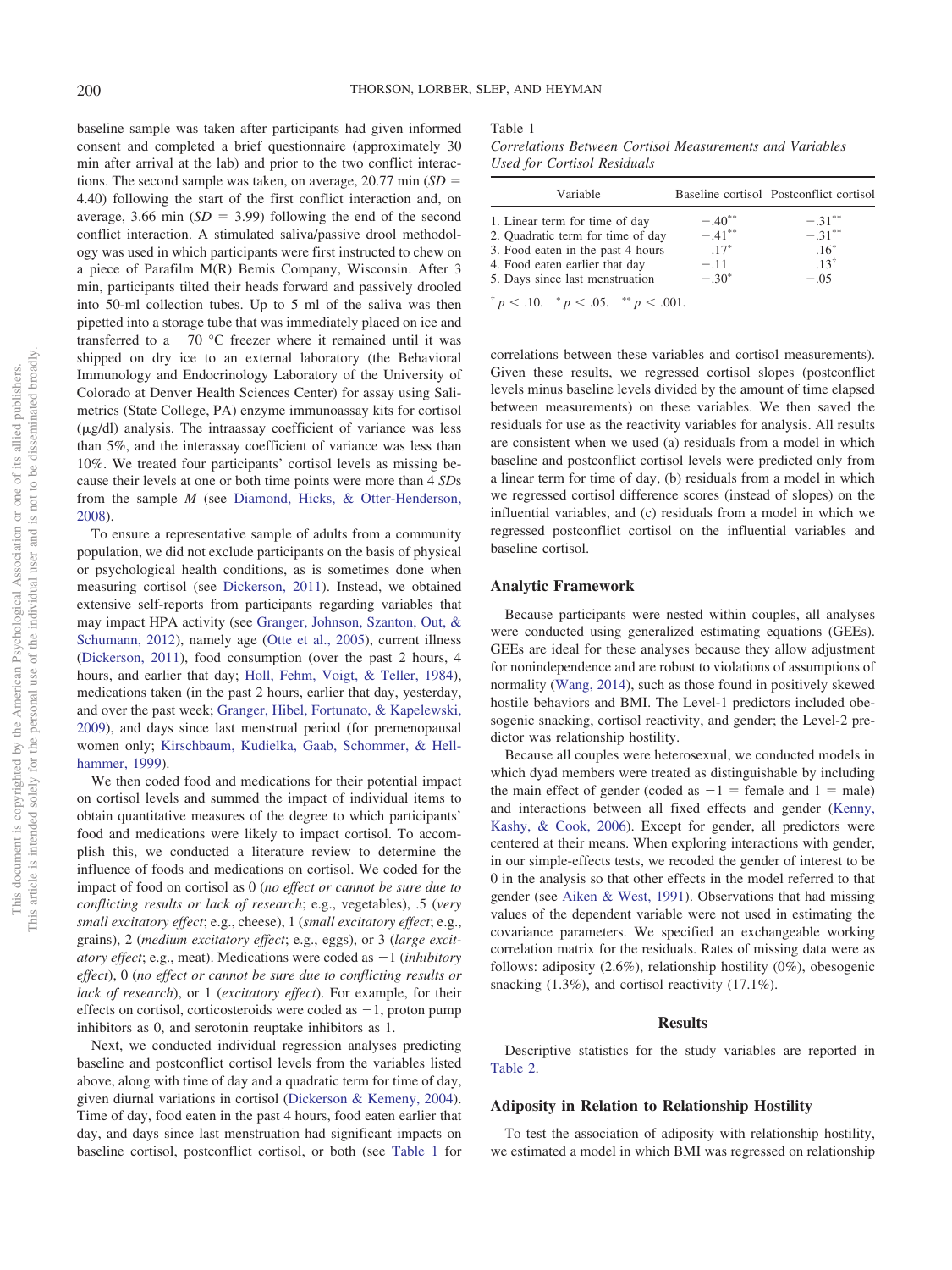|                                     | Women    |      |         |       | Men      |      |         |       |
|-------------------------------------|----------|------|---------|-------|----------|------|---------|-------|
| Variable                            | M        | SD   | Min     | Max   | M        | SD   | Min     | Max   |
| BMI                                 | 28.41    | 7.11 | 18.30   | 51.59 | 29.25    | 5.22 | 19.74   | 51.76 |
| Obesogenic snacking                 | 7.84     | 3.53 | .00     | 16.00 | 8.08     | 3.72 | .00     | 20.00 |
| Couple-level relationship hostility | $-.01$   | .74  | $-.75$  | 4.30  | $-.01$   | .74  | $-.75$  | 4.30  |
| Person-level emotional aggression   | .28      | .43  | .00     | 2.22  | .23      | .42  | .00     | 2.11  |
| Person-level physical aggression    | .06      | .25  | .00.    | 1.93  | .04      | .17  | .00     | 1.29  |
| Person-level observed hostility     | 6.60     | 7.61 | .00     | 35.94 | 4.66     | 7.35 | .00     | 34.85 |
| Cortisol slopes                     | $-.0002$ | .001 | $-.003$ | .002  | $-.0003$ | .001 | $-.003$ | .002  |

<span id="page-4-0"></span>Table 2 *Descriptive Statistics for Study Variables by Gender*

Note. BMI = body mass index. Cortisol reactivity values are presented in their raw form (i.e., without adjustments for time of day and food).

hostility. In contrast to Hypothesis 1, the association between relationship hostility and adiposity was nonsignificant  $(b = 1.37,$  $SE = 0.92$ , Wald  $\chi^2(1) = 2.22$ ,  $p = .14$ , 95% CI [-0.43, 3.16]). We also tested a model in which BMI was regressed on relationship hostility, gender, and a Relationship Hostility  $\times$  Gender interaction term. The association between relationship hostility and adiposity was not moderated by gender  $(b = -0.15, SE = 0.56,$ Wald  $\chi^2(1) = 0.08$ ,  $p = .78$ , 95% CI [-1.24, 0.94]).

# **Obesogenic Snacking as a Mediator of the Relationship Hostility–Adiposity Association**

Given that relationship hostility and BMI were not significantly associated, there was no basis for examining mediators between relationship hostility and BMI. Thus, Hypothesis 2—that obesogenic snacking would mediate the relation between relationship hostility and BMI—was not supported. We further observed that obesogenic snacking was not predicted by relationship hostility in a model predicting obesogenic snacking from relationship hostility  $(b = 0.14,$  $SE = 0.21$ , Wald  $\chi^2(1) = 0.45$ ,  $p = .50$ , 95% CI [-0.27, 0.55]). We also tested a model in which obesogenic snacking was regressed on relationship hostility, gender, and a Relationship Hostility  $\times$  Gender interaction term. The association between relationship hostility and obesogenic snacking was not moderated by gender  $(b = -0.15, SE =$ 0.23, Wald  $\chi^2(1) = 0.46$ ,  $p = .50$ , 95% CI [-0.60, 0.29]). Moreover, obesogenic snacking did not predict BMI in a model predicting BMI from obesogenic snacking ( $b = 0.17$ ,  $SE = 0.12$ , Wald  $\chi^2(1) = 2.07$ ,  $p = .15, 95\% \text{ CI } [-0.06, 0.40]$ . In a model predicting BMI from obesogenic snacking, gender, and an Obesogenic Snacking  $\times$  Gender interaction term, the association between obesogenic snacking and BMI was not moderated by gender  $(b = -0.11, SE = 0.10, Wald)$  $\chi^2(1) = 1.22, p = .27, 95\% \text{ CI} [-0.29, 0.08]).$ 

# **HPA Reactivity as a Moderator of the Relationship Hostility–Adiposity Association**

We regressed BMI on relationship hostility, cortisol reactivity, and a Relationship Hostility Cortisol Reactivity interaction term to test Hypothesis 3. The Relationship Hostility  $\times$  Cortisol Reactivity interaction was significant  $(b = -3820.06, SE = 1127.94,$ Wald  $\chi^2(1) = 11.47$ ,  $p = .001$ , 95% CI [-6030.79, -1609.33]). To examine whether this relation was moderated by gender, we regressed BMI on relationship hostility, cortisol reactivity, and gender, as well as Relationship Hostility Gender, Cortisol Reactivity  $\times$  Gender, Relationship Hostility  $\times$  Cortisol Reactivity,

and Relationship Hostility  $\times$  Cortisol Reactivity  $\times$  Gender interaction terms. There was a significant Relationship Hostility  $\times$ Cortisol Reactivity  $\times$  Gender interaction ( $b = 1778.95$ , *SE* = 761.34, Wald  $\chi^2(1) = 5.46$ ,  $p = .019$ , 95% CI [286.75, 3271.15]). Follow-up tests, reported below, indicated that the Relationship Hostility  $\times$  Cortisol Reactivity interaction was significant in women but not in men. However, the nature of the interaction was the opposite of what had been predicted: Higher levels of relationship hostility were positively associated with adiposity for lowcortisol reactors, but not high-cortisol reactors.<sup>1</sup>

**Women.** Results for women indicated that cortisol reactivity moderated the association between relationship hostility and BMI  $(b = -5266.70, \, SE = 1161.91, \, Wald \, \chi^2(1) = 20.55, \, p < .001,$ 95% CI  $[-7544.01, -2989.39]$ . The relationship hostility–BMI association for women is plotted at  $\pm 1$  *SD* above/below the mean of cortisol reactivity in the top panel of [Figure 1.](#page-5-0) To explore this interaction further, we tested whether the relationship hostility– BMI association was significant at the 10th through 90th percentiles of cortisol reactivity (see [Table 3\)](#page-5-1). The association between

<sup>&</sup>lt;sup>1</sup> Upon reviewers' requests, we conducted two additional sets of analyses. In the first, we examined the influence of outliers in this analysis given that there are several participants in this sample with very high BMIs (see [Table 2](#page-4-0) for descriptive statistics). We conducted the above analyses while filtering out participants with a BMI greater than 2 *SD*s above the mean (resulting in a BMI cutoff of 41.28). In an analysis predicting BMI from relationship hostility, cortisol reactivity, and a Relationship Hostility  $\times$ Cortisol Reactivity interaction term, the Relationship Hostility  $\times$  Cortisol Reactivity interaction followed the same pattern and was marginally significant  $(b = -1921.17, SE = 1129.44, Wald \chi^2(1) = 2.89, p = .089, 95\%$ CI  $[-4134.83, 292.49]$ . As in the main text, to examine whether this relation was moderated by gender, we regressed BMI on relationship hostility, cortisol reactivity, and gender, as well as Relationship Hostility  $\times$ Gender, Cortisol Reactivity  $\times$  Gender, Relationship Hostility  $\times$  Cortisol Reactivity, and Relationship Hostility  $\times$  Cortisol Reactivity  $\times$  Gender interaction terms. The Relationship Hostility  $\times$  Cortisol Reactivity  $\times$ Gender interaction was no longer significant ( $b = 439.75$ ,  $SE = 1279.85$ , Wald  $\chi^2(1) = 0.12$ ,  $p = .73$ ,  $95\%$  CI [-2068.71, 2948.21]). Therefore, we view the gender difference with caution.

In the second set of analyses, we examined the possibility that a mediation model would better fit these data than a moderation model. To do this, we tested the following pathways: (a) hostility to cortisol reactivity and (b) cortisol reactivity to adiposity. The path from hostility to cortisol reactivity was nonsignificant,  $b = -0.00006$ ,  $SE = 0.00006$ , Wald  $\chi^2(1) =$ 0.80,  $p = .37, 95\%$  CI  $[-0.0002, 0.00007]$ . The path from cortisol reactivity to adiposity was also nonsignificant,  $b = -912.31$ ,  $SE = 703.45$ , Wald  $\chi^2(1) = 1.68$ ,  $p = .20, 95\%$  CI [-2291.05, 466.44]. Therefore, we determined the moderation model to be a better fit to the data.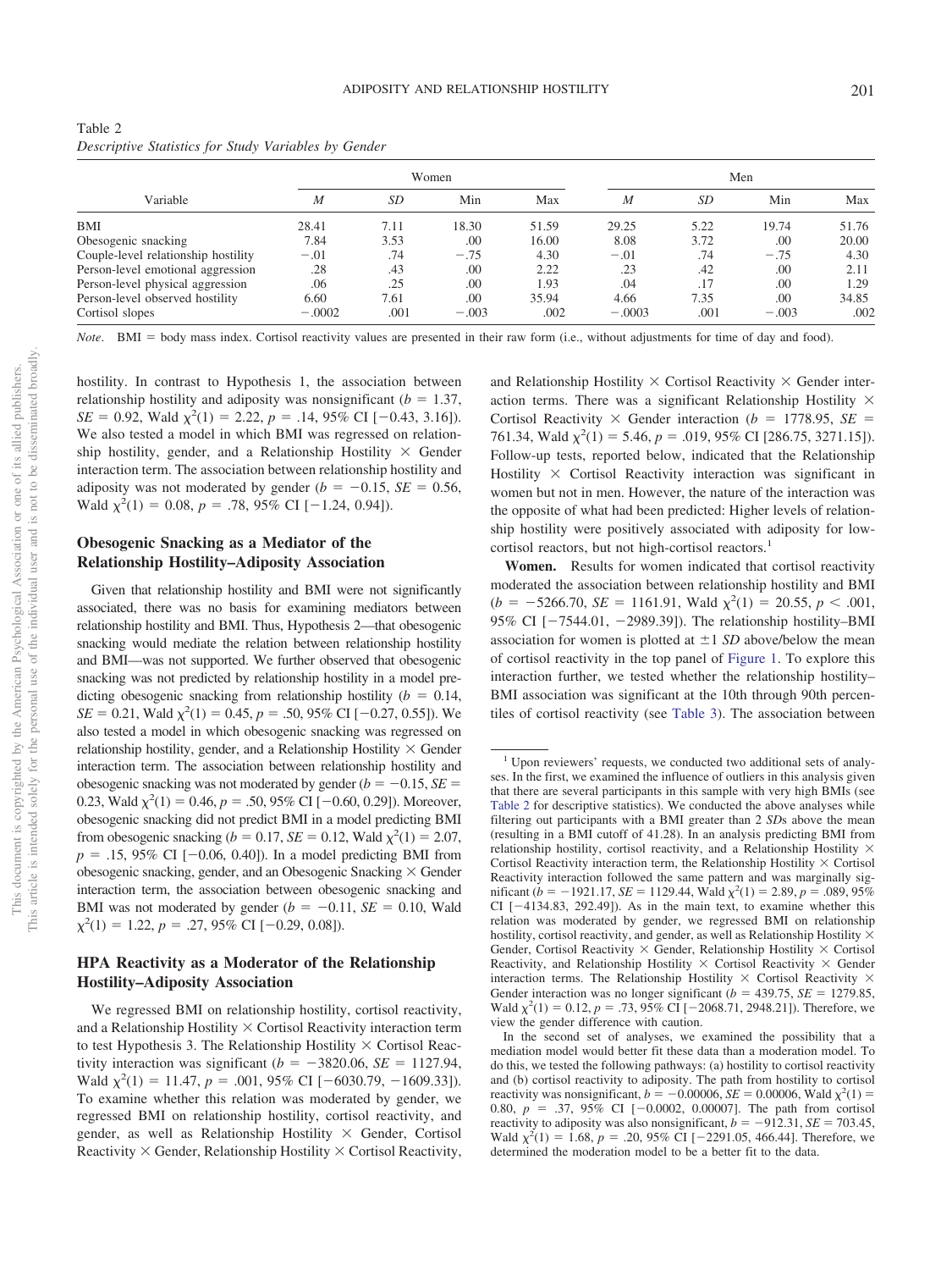

<span id="page-5-0"></span>*Figure 1.* Associations between relationship hostility and BMI at low and high values of cortisol reactivity  $(\pm 1 \text{ SD from the mean})$ . \*\*\*  $p < .001$ .

relationship hostility and BMI became more positive at lower levels of cortisol reactivity. The positive relationship hostility– BMI association became significant at the 35th percentile of cortisol reactivity, which corresponds to a decrease in cortisol from baseline to postinteraction.

**Men.** Results for men indicated that cortisol reactivity did not moderate the relationship hostility–BMI association ( $b = -1708.80$ ,  $SE = 1133.18$ , Wald  $\chi^2(1) = 2.27$ , *p* = .13, 95% CI [-3929.80, 512.19]).

# **Moderated Mediation Involving HPA Reactivity and Obesogenic Snacking in Relation to Adiposity**

As a follow-up to the significant Relationship Hostility  $\times$ Cortisol Reactivity  $\times$  Gender interaction in relation to BMI described above, we next evaluated whether the relation between relationship hostility and BMI was mediated by obesogenic snacking, but was concentrated among women who exhibited lower levels of cortisol reactivity. We tested this possibility by regressing obesogenic snacking on relationship hostility, cortisol reactivity, and gender, as well as Relationship Hostility × Gender, Cortisol Reactivity  $\times$  Gender, Relationship Hostility  $\times$  Cortisol Reactivity, and Relationship Hostility  $\times$  Cortisol Reactivity  $\times$  Gender interaction terms. Given that the Relationship Hostility  $\times$  Cortisol Reactivity  $\times$ Gender interaction was not significant ( $b = -125.48$ ,  $SE = 497.91$ , Wald  $\chi^2(1) = 0.06$ ,  $p = .80$ , 95% CI [-1101.38, 850.41]) in predicting obesogenic snacking (the mediator), moderated mediation (Hypothesis 4) was not supported.

## **Discussion**

In the present study, we found support for the hypothesized association of relationship hostility and BMI (adiposity), but this association was conditional on HPA reactivity. The association of relationship hostility and BMI was concentrated among people with relatively low levels of cortisol reactivity to couple conflict, and there is some evidence— based on exploratory analyses—to suggest that this effect is stronger for women than for men. Contrary to our hypotheses, we did not find evidence that snacking behavior mediated the relationship hostility–adiposity relation.

Based on the differential susceptibility to the environment model [\(Boyce, 2016\)](#page-6-1), we predicted that the relationship hostility– adiposity relation would be stronger at higher levels of cortisol reactivity. Instead, our findings suggest that it may be dampened cortisol reactivity to couple conflict that increases people's susceptibility to hostility within their relationships. These results may be interpreted based on research demonstrating that a dampening of cortisol reactivity to stress can occur over time in response to repeated stressors (e.g., [Elzinga et al., 2008;](#page-7-26) [Gunnar & Vasquez,](#page-7-27) [2001\)](#page-7-27). Although cortisol typically rises in response to short-term stressors [\(Dickerson & Kemeny, 2004\)](#page-7-13), repeated experiences of stress over time can lead to blunted cortisol reactions. Blunted reactivity to repeated stress is a plausible consequence of experiencing relationship hostility, as hostility within relationships is substantially stable (e.g., [Lorber & O'Leary, 2012;](#page-7-18) [Shortt et al.,](#page-8-15) [2006\)](#page-8-15). That is, unless the relationship is new, hostility experienced in the present has very likely been experienced in the past as well. Accordingly, it is possible that people with severely hostile relationships who presently respond to couple conflict with blunted cortisol reactivity have downregulated cortisol reactivity over time in response to the stress of persistent hostility. For these people, the stress that current couple conflict generates may be even greater, given the long-term nature of it, and thus, it may have a stronger impact on adiposity.

Alternatively, it is possible that people who show high-cortisol reactivity to couple conflict are better at adapting to this stressor. Given that cortisol is released to help the body cope with stressors [\(McEwen & Wingfield, 2003\)](#page-8-19), high-cortisol reactors may be successfully coping with the challenges of couple conflict. In contrast, low-cortisol reactors may need to engage in unhealthy behaviors,

<span id="page-5-1"></span>Table 3

*Association of Relationship Hostility and BMI for Women at Varying Levels of Cortisol Reactivity*

| Cortisol reactivity |           |         | Effect of relationship<br>hostility on BMI |      |         |
|---------------------|-----------|---------|--------------------------------------------|------|---------|
| Percentile          | Raw value | z score | h                                          | SE   | р       |
| 10th                | $-.0013$  | $-1.39$ | 6.63                                       | 1.30 | < 0.001 |
| 20 <sub>th</sub>    | $-.0007$  | $-.55$  | 4.00                                       | 1.03 | < 0.001 |
| 30 <sub>th</sub>    | $-.0004$  | $-.21$  | 2.42                                       | 1.00 | .016    |
| 40 <sub>th</sub>    | $-.0003$  | $-.05$  | 1.60                                       | 1.03 | .122    |
| 50 <sub>th</sub>    | $-.0002$  | .08     | 1.14                                       | 1.06 | .284    |
| 60th                | $-.0001$  | .24     | .31                                        | 1.14 | .783    |
| 70 <sub>th</sub>    | .0000     | .40     | $-.21$                                     | 1.20 | .860    |
| 80th                | .0002     | .60     | $-.74$                                     | 1.27 | .561    |
| 90th                | .0006     | 1.13    | $-2.85$                                    | 1.60 | .076    |

 $Note.$  **BMI** = body mass index.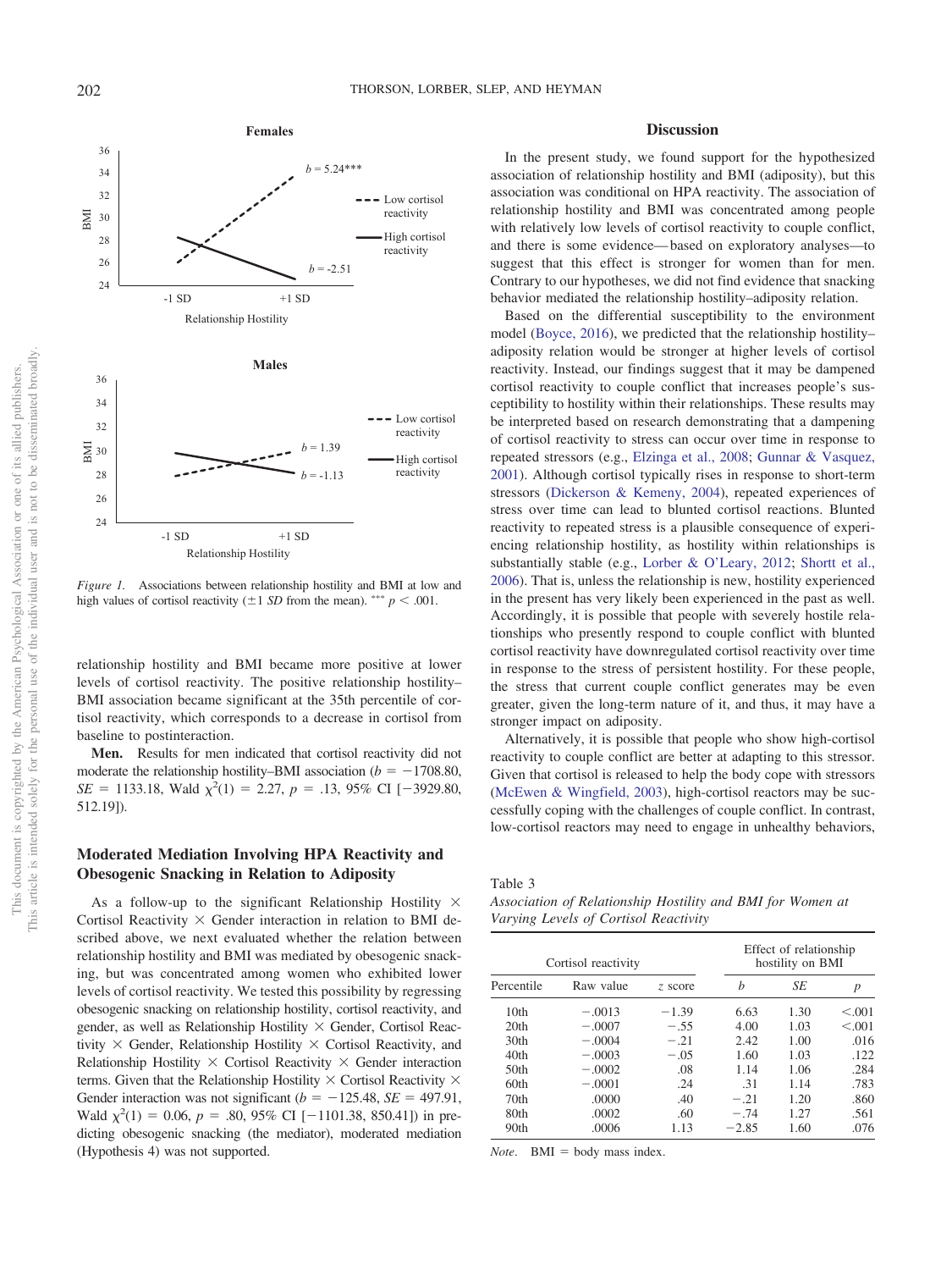like overeating or heavy drinking, to cope with the stressor. This hypothesis is supported by recent work showing that childhood maltreatment is associated with greater externalizing problems, but only among those low in cortisol reactivity to a stressor [\(Hagan,](#page-7-28) [Roubinov, Mistler, & Luecken, 2014;](#page-7-28) see also [Johnson & Gans,](#page-7-29) [2016\)](#page-7-29).

Another possibility is that adiposity itself generates blunted cortisol reactivity, which may occur if people who are exposed to persistent hostility eat more comfort foods over time in response to the stress of this hostility [\(Dallman, Pecoraro, & la Fleur, 2005;](#page-7-30) [Epel et al., 2001;](#page-7-9) [Oliver & Wardle, 1999\)](#page-8-11). These comfort foods may then lead to greater abdominal fat, which can cause blunted cortisol reactivity [\(Pecoraro, Reyes, Gomez, Bhargava, & Dall](#page-8-20)[man, 2004;](#page-8-20) [Tomiyama, Dallman, & Epel, 2011\)](#page-8-21). Future research examining longitudinal changes in cortisol reactivity in response to relationship hostility, and its relations over time to adiposity, could more thoroughly test this possibility.

Our results suggest that relationship hostility for low-cortisol reactors has stronger implications for women's adiposity than for men's. We view this effect with caution, given the influence of outliers on this effect, as well as the fact that it was the result of exploratory analyses. If low-cortisol reactivity to couple conflict in women exposed to highly hostile relationships is, as we suggest above, the result of experiencing repeated stress over time, our results may be consistent with literature showing that couple conflict has a greater physiological impact on women than men [\(Kiecolt-Glaser & Newton, 2001\)](#page-7-2), perhaps a result of women's higher trait-communion (vs. trait-agency; [Skitka & Maslach, 1996\)](#page-8-22) and self-representations emphasizing relational interdependence [\(Guimond, Chatard, Martinot, Crisp, & Redersdorff, 2006\)](#page-7-31). If women consistently experience couple conflict as more stressful than men do, it may be that women's cortisol responding to couple conflict in very hostile relationships is more likely to become blunted over time than men's. We note that this rationale is speculative, and that future research examining the causes and consequences of blunted cortisol reactivity in response to couple conflict are needed to test these hypotheses.

The association of relationship hostility and adiposity among women who were low-cortisol reactors (e.g., women who exhibited cortisol reactivity to partner conflict at 1 *SD* below the mean) was clinically significant. To illustrate via extrapolations from the regression results, their predicted BMI was 33.83—a value well into the clinical obesity range—if they experienced relationship hostility at 1 *SD* above the mean. Therefore, high levels of relationship hostility for women who are low-cortisol reactors raises the risk of frank obesity. Moreover, predicted BMI for low-cortisol reactive women crossed the threshold for obesity when hostility within their relationships was only slightly greater (3% of an *SD*) than the mean, indicating that relationship hostility need not be extreme for it to be associated with obesity in low-HPA-reactive women. Of course these findings are relative to the mean adiposity of the population, which varies by such factors as age, race, and ethnicity [\(Flegal, Carroll, Ogden, & Curtin, 2010\)](#page-7-32). However, the present findings suggest that the combination of average to high levels of relationship hostility and below average cortisol reactivity to couple conflict places predominantly White suburban mothers in their 30s and 40s at elevated risk of obesity. We further note that adiposity is a continuously distributed characteristic. The threshold for clinically significant obesity is debatable [\(Mascie-](#page-8-23) [Taylor & Goto, 2007\)](#page-8-23) and should probably be viewed as heuristic. Thus, we do not wish to suggest that combinations of relationship hostility and cortisol reactivity that lead to BMIs falling short of 30 are clinically irrelevant, only that such combinations place women at risk for elevated BMIs.

In addition, several limitations of our snacking measure should be noted. First, research has demonstrated that people high in adiposity tend to underreport consuming foods high in fat or carbohydrates, which may have occurred in our sample (e.g., [Tooze et al., 2004\)](#page-8-24). Second, we theorized that individuals particularly sensitive to relationship hostility would attempt to cope with the stress of relationship hostility by eating more comfort food. However, our measure of snacking did not capture foods specifically eaten in response to conflict or stress. It is possible that the type of snack one eats regularly is not related to relationship hostility, but that the type of snack eaten specifically in response to relationship hostility is. Future researchers should address this possibility by measuring the type of food consumed specifically in response to couple conflict.

We note that our sample was composed predominantly of White, affluent adults in their 30s and 40s who owned landline telephones, and the generalizability of our findings to other populations is not assured. We also note that our measure of adiposity, BMI, does not distinguish between central adiposity and more peripheral adiposity [\(Stevens, McClain, & Truesdale, 2008\)](#page-8-25), which can be important in predicting health outcomes. However, BMI is still widely used to assess the risk of disease, given its high correlation with other measures of adiposity, ease of measurement, and test–retest reliability [\(Ellis, 2001;](#page-7-33) [Strain & Zumoff, 1992\)](#page-8-13). In addition, this study was conducted at a wide range of times throughout the day, which is not ideal for cortisol collection. However, time of day did not significantly predict cortisol responses to couple conflict, suggesting that cortisol reactivity was not affected by collection time. Finally, the tests of interactions involving gender were exploratory, thus it is important that future researchers confirm the gender specificity of our results.

Despite the limitations of this study, its findings lend increased precision to etiological models of adiposity, suggesting that relationship hostility may only play a role in contributing to adiposity for people who exhibit low-HPA reactivity to relationship hostility. Future research examining the overtime progression and behavioral consequences of HPA responding to relationship hostility may help develop interventions to prevent particularly high levels of adiposity in these people.

## **References**

- <span id="page-6-3"></span>Aiken, L. S., & West, S. G. (1991). *Multiple regression: Testing and interpreting interactions*. Newbury Park, CA: Sage.
- <span id="page-6-0"></span>Albuquerque, D., Stice, E., Rodríguez-López, R., Manco, L., & Nóbrega, C. (2015). Current review of genetics of human obesity: From molecular mechanisms to an evolutionary perspective. *Molecular Genetics and Genomics, 290,* 1191–1221. [http://dx.doi.org/10.1007/s00438-015-](http://dx.doi.org/10.1007/s00438-015-1015-9) [1015-9](http://dx.doi.org/10.1007/s00438-015-1015-9)
- <span id="page-6-1"></span>Boyce, W. T. (2016). Differential susceptibility of the developing brain to contextual adversity and stress. *Neuropsychopharmacology, 41,* 142– 162. <http://dx.doi.org/10.1038/npp.2015.294>
- <span id="page-6-2"></span>Boyce, W. T., & Ellis, B. J. (2005). Biological sensitivity to context: I. An evolutionary-developmental theory of the origins and functions of stress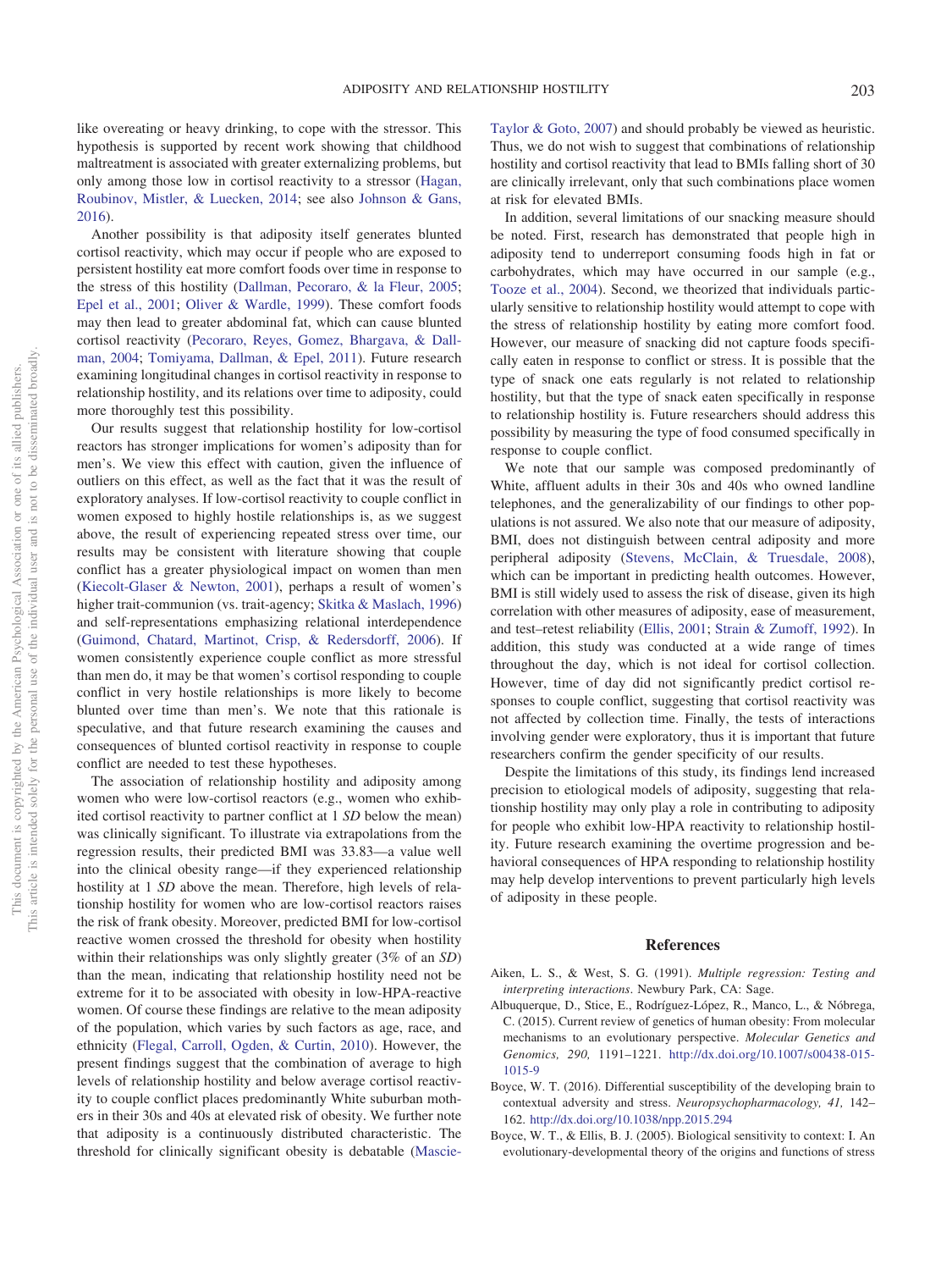reactivity. *Development and Psychopathology, 17,* 271–301. [http://dx](http://dx.doi.org/10.1017/S0954579405050145) [.doi.org/10.1017/S0954579405050145](http://dx.doi.org/10.1017/S0954579405050145)

- <span id="page-7-3"></span>Breiding, M. J., Black, M. C., & Ryan, G. W. (2008). Chronic disease and health risk behaviors associated with intimate partner violence: 18 U.S. states/territories, 2005. *Annals of Epidemiology, 18,* 538 –544. [http://dx](http://dx.doi.org/10.1016/j.annepidem.2008.02.005) [.doi.org/10.1016/j.annepidem.2008.02.005](http://dx.doi.org/10.1016/j.annepidem.2008.02.005)
- <span id="page-7-17"></span>Capaldi, D. M., & Crosby, L. (1997). Observed and reported psychological and physical aggression in young, at-risk couples. *Social Development, 6,* 184 –206. <http://dx.doi.org/10.1111/j.1467-9507.1997.tb00101.x>
- <span id="page-7-4"></span>Choi, H., & Marks, N. F. (2008). Marital conflict, depressive symptoms, and functional impairment. *Journal of Marriage and Family, 70,* 377– 390. <http://dx.doi.org/10.1111/j.1741-3737.2008.00488.x>
- <span id="page-7-11"></span>Cleobury, L., & Tapper, K. (2014). Reasons for eating 'unhealthy' snacks in overweight and obese men and women. *Journal of Human Nutrition and Dietetics, 27,* 333–341. <http://dx.doi.org/10.1111/jhn.12169>
- <span id="page-7-1"></span>Conn, V. S., Hafdahl, A., Phillips, L. J., Ruppar, T. M., & Chase, J.-A. D. (2014). Impact of physical activity interventions on anthropometric outcomes: Systematic review and meta-analysis. *The Journal of Primary Prevention, 35,* 203–215. <http://dx.doi.org/10.1007/s10935-014-0352-5>
- <span id="page-7-30"></span>Dallman, M. F., Pecoraro, N. C., & la Fleur, S. E. (2005). Chronic stress and comfort foods: Self-medication and abdominal obesity. *Brain, Behavior, and Immunity, 19,* 275–280. [http://dx.doi.org/10.1016/j.bbi.2004](http://dx.doi.org/10.1016/j.bbi.2004.11.004) [.11.004](http://dx.doi.org/10.1016/j.bbi.2004.11.004)
- <span id="page-7-5"></span>Davies, R., Lehman, E., Perry, A., & McCall-Hosenfeld, J. S. (2016). Association of intimate partner violence and health-care provideridentified obesity. *Women & Health, 56,* 561–575. [http://dx.doi.org/10](http://dx.doi.org/10.1080/03630242.2015.1101741) [.1080/03630242.2015.1101741](http://dx.doi.org/10.1080/03630242.2015.1101741)
- <span id="page-7-19"></span>Diamond, L. M., Hicks, A. M., & Otter-Henderson, K. D. (2008). Every time you go away: Changes in affect, behavior, and physiology associated with travel-related separations from romantic partners. *Journal of Personality and Social Psychology, 95,* 385– 403. [http://dx.doi.org/10](http://dx.doi.org/10.1037/0022-3514.95.2.385) [.1037/0022-3514.95.2.385](http://dx.doi.org/10.1037/0022-3514.95.2.385)
- <span id="page-7-6"></span>Dichter, M. E., Cerulli, C., & Bossarte, R. M. (2011). Intimate partner violence victimization among women veterans and associated heart health risks. Women's Health Issues, 21, S190-S194. [http://dx.doi.org/](http://dx.doi.org/10.1016/j.whi.2011.04.008) [10.1016/j.whi.2011.04.008](http://dx.doi.org/10.1016/j.whi.2011.04.008)
- <span id="page-7-20"></span>Dickerson, S. (2011). Endocrine measures: Cortisol. In J. Blascovich, E. J. Vanman, W. B. Mendes, & S. Dickerson (Eds.), *Social psychophysiology for social and personality psychology* (pp. 69 –99). London, UK: Sage.
- <span id="page-7-13"></span>Dickerson, S. S., & Kemeny, M. E. (2004). Acute stressors and cortisol responses: A theoretical integration and synthesis of laboratory research. *Psychological Bulletin, 130,* 355–391. [http://dx.doi.org/10.1037/0033-](http://dx.doi.org/10.1037/0033-2909.130.3.355) [2909.130.3.355](http://dx.doi.org/10.1037/0033-2909.130.3.355)
- <span id="page-7-33"></span>Ellis, K. J. (2001). Selected body composition methods can be used in field studies. *The Journal of Nutrition, 131,* 1589S–1595S.
- <span id="page-7-26"></span>Elzinga, B. M., Roelofs, K., Tollenaar, M. S., Bakvis, P., van Pelt, J., & Spinhoven, P. (2008). Diminished cortisol responses to psychosocial stress associated with lifetime adverse events: A study among healthy young subjects. *Psychoneuroendocrinology, 33,* 227–237. [http://dx.doi](http://dx.doi.org/10.1016/j.psyneuen.2007.11.004) [.org/10.1016/j.psyneuen.2007.11.004](http://dx.doi.org/10.1016/j.psyneuen.2007.11.004)
- <span id="page-7-9"></span>Epel, E., Lapidus, R., McEwen, B., & Brownell, K. (2001). Stress may add bite to appetite in women: A laboratory study of stress-induced cortisol and eating behavior. *Psychoneuroendocrinology, 26,* 37– 49. [http://dx](http://dx.doi.org/10.1016/S0306-4530%2800%2900035-4) [.doi.org/10.1016/S0306-4530\(00\)00035-4](http://dx.doi.org/10.1016/S0306-4530%2800%2900035-4)
- <span id="page-7-7"></span>Ferreira, M. F., Moraes, C. L., Reichenheim, M. E., Verly Junior, E., Marques, E. S., & Salles-Costa, R. (2015). Effect of physical intimate partner violence on body mass index in low-income adult women. *Cadernos de Saude Publica, 31,* 161–172. [http://dx.doi.org/10.1590/](http://dx.doi.org/10.1590/0102-311X00192113) [0102-311X00192113](http://dx.doi.org/10.1590/0102-311X00192113)
- <span id="page-7-0"></span>Finkelstein, E. A., Trogdon, J. G., Cohen, J. W., & Dietz, W. (2009). Annual medical spending attributable to obesity: Payer- and servicespecific estimates. *Health Affairs, 28,* w822–w831. [http://dx.doi.org/10](http://dx.doi.org/10.1377/hlthaff.28.5.w822) [.1377/hlthaff.28.5.w822](http://dx.doi.org/10.1377/hlthaff.28.5.w822)
- <span id="page-7-32"></span>Flegal, K. M., Carroll, M. D., Ogden, C. L., & Curtin, L. R. (2010). Prevalence and trends in obesity among US adults, 1999 –2008. *Journal of the American Medical Association, 303,* 235–241. [http://dx.doi.org/](http://dx.doi.org/10.1001/jama.2009.2014) [10.1001/jama.2009.2014](http://dx.doi.org/10.1001/jama.2009.2014)
- <span id="page-7-15"></span>Foran, H. M., Slep, A. M. S., & Heyman, R. E. (2011). Prevalences of intimate partner violence in a representative U.S. Air Force sample. *Journal of Consulting and Clinical Psychology, 79,* 391–397. [http://dx](http://dx.doi.org/10.1037/a0022962) [.doi.org/10.1037/a0022962](http://dx.doi.org/10.1037/a0022962)
- <span id="page-7-23"></span>Granger, D. A., Hibel, L. C., Fortunato, C. K., & Kapelewski, C. H. (2009). Medication effects on salivary cortisol: Tactics and strategy to minimize impact in behavioral and developmental science. *Psychoneuroendocrinology, 34,* 1437–1448. <http://dx.doi.org/10.1016/j.psyneuen.2009.06.017>
- <span id="page-7-21"></span>Granger, D. A., Johnson, S. B., Szanton, S. L., Out, D., & Schumann, L. L. (2012). Incorporating salivary biomarkers into nursing research: An overview and review of best practices. *Biological Research for Nursing, 14,* 347–356. <http://dx.doi.org/10.1177/1099800412443892>
- <span id="page-7-10"></span>Groesz, L. M., McCoy, S., Carl, J., Saslow, L., Stewart, J., Adler, N.,... Epel, E. (2012). What is eating you? Stress and the drive to eat. *Appetite, 58,* 717–721. <http://dx.doi.org/10.1016/j.appet.2011.11.028>
- <span id="page-7-31"></span>Guimond, S., Chatard, A., Martinot, D., Crisp, R. J., & Redersdorff, S. (2006). Social comparison, self-stereotyping, and gender differences in self-construals. *Journal of Personality and Social Psychology, 90,* 221– 242. <http://dx.doi.org/10.1037/0022-3514.90.2.221>
- <span id="page-7-27"></span>Gunnar, M. R., & Vazquez, D. M. (2001). Low cortisol and a flattening of expected daytime rhythm: Potential indices of risk in human development. *Development and Psychopathology, 13,* 515–538. [http://dx.doi](http://dx.doi.org/10.1017/S0954579401003066) [.org/10.1017/S0954579401003066](http://dx.doi.org/10.1017/S0954579401003066)
- <span id="page-7-28"></span>Hagan, M. J., Roubinov, D. S., Mistler, A. K., & Luecken, L. J. (2014). Mental health outcomes in emerging adults exposed to childhood maltreatment: The moderating role of stress reactivity. *Child Maltreatment, 19,* 156 –167. <http://dx.doi.org/10.1177/1077559514539753>
- <span id="page-7-16"></span>Heyman, R. E. (2004). Rapid Marital Interaction Coding System (RMICS). In P. K. Kerig & D. H. Baucom (Eds.), *Couple observational coding systems* (pp. 67–94). Mahwah, NJ: Erlbaum.
- <span id="page-7-22"></span>Holl, R., Fehm, H. L., Voigt, K. H., & Teller, W. (1984). The "midday surge" in plasma cortisol induced by mental stress. *Hormone and Metabolic Research, 16,* 158 –159. [http://dx.doi.org/10.1055/s-2007-101](http://dx.doi.org/10.1055/s-2007-1014730) [4730](http://dx.doi.org/10.1055/s-2007-1014730)
- <span id="page-7-29"></span>Johnson, V. K., & Gans, S. E. (2016). Parent cortisol and family relatedness predict anxious behavior in emerging adults. *Journal of Family Psychology, 30,* 802– 811. <http://dx.doi.org/10.1037/fam0000236>
- <span id="page-7-25"></span>Kenny, D. A., Kashy, D. A., & Cook, W. L. (2006). *Dyadic data analysis*. New York, NY: Guilford Press.
- <span id="page-7-2"></span>Kiecolt-Glaser, J. K., & Newton, T. L. (2001). Marriage and health: His and hers. *Psychological Bulletin, 127,* 472–503. [http://dx.doi.org/10](http://dx.doi.org/10.1037/0033-2909.127.4.472) [.1037/0033-2909.127.4.472](http://dx.doi.org/10.1037/0033-2909.127.4.472)
- <span id="page-7-24"></span>Kirschbaum, C., Kudielka, B. M., Gaab, J., Schommer, N. C., & Hellhammer, D. H. (1999). Impact of gender, menstrual cycle phase, and oral contraceptives on the activity of the hypothalamus–pituitary–adrenal axis. *Psychosomatic Medicine, 61,* 154 –162. [http://dx.doi.org/10.1097/](http://dx.doi.org/10.1097/00006842-199903000-00006) [00006842-199903000-00006](http://dx.doi.org/10.1097/00006842-199903000-00006)
- <span id="page-7-12"></span>Kovacs, W. J., & Ojeda, S. R. (2012). *Textbook of endocrine physiology* (6th ed.). New York, NY: Oxford University Press.
- <span id="page-7-8"></span>Lorber, M. F., Erlanger, A. C. E., & Slep, A. M. S. (2013). Biological sensitivity to context in couples: Why partner aggression hurts some more than others. *Journal of Consulting and Clinical Psychology, 81,* 166 –176. <http://dx.doi.org/10.1037/a0030973>
- <span id="page-7-18"></span>Lorber, M. F., & O'Leary, K. D. (2012). Stability, change, and informant variance in newlyweds' physical aggression: Individual and dyadic processes. *Aggressive Behavior, 38,* 1–15. [http://dx.doi.org/10.1002/ab](http://dx.doi.org/10.1002/ab.20414) [.20414](http://dx.doi.org/10.1002/ab.20414)
- <span id="page-7-14"></span>Lorber, M. F., Slep, A. M. S., Heyman, R. E., Xu, S., Dasanayake, A. P., & Wolff, M. S. (2014). Noxious family environments are associated